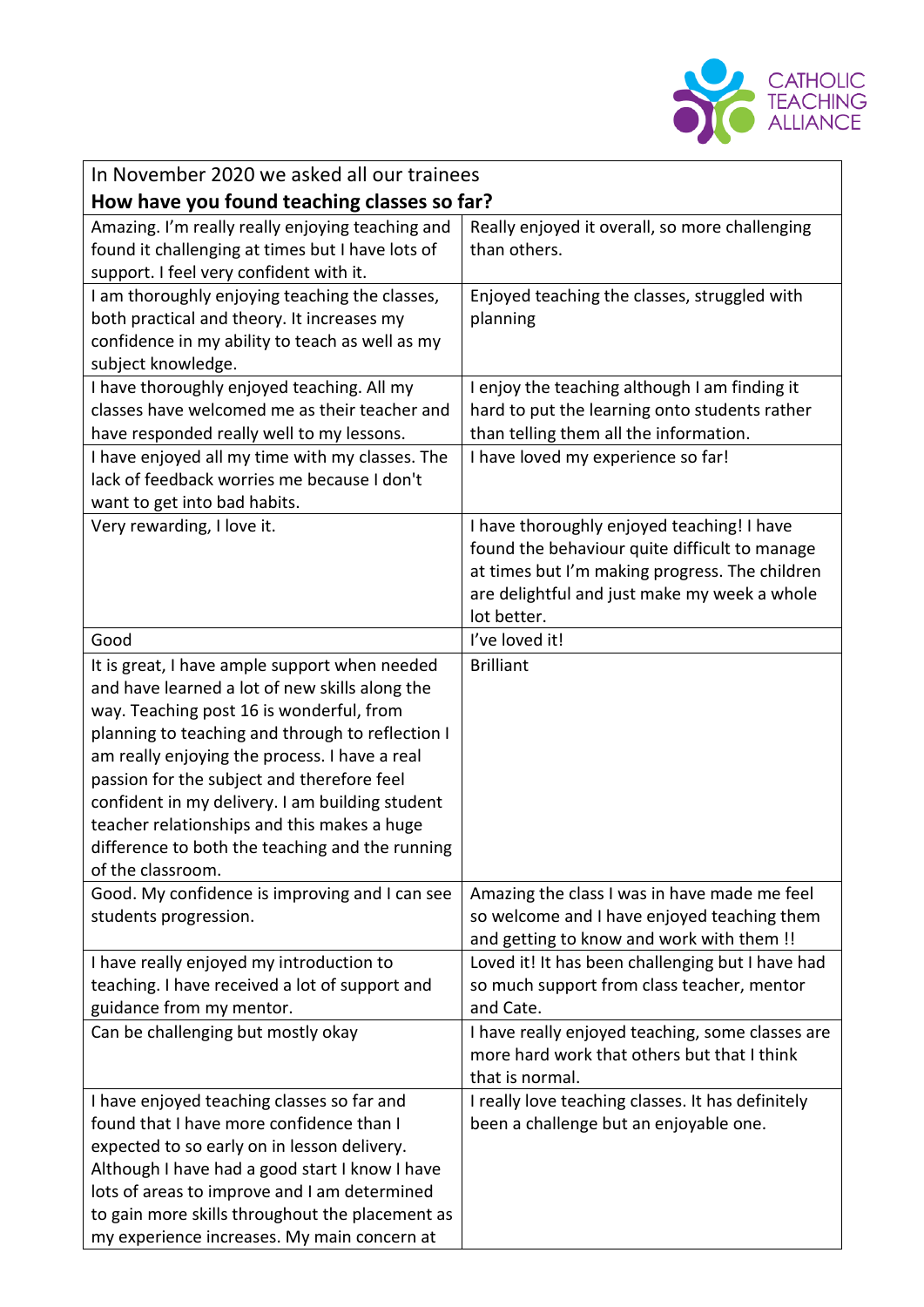| the moment is the workload of planning and            |                                                     |
|-------------------------------------------------------|-----------------------------------------------------|
| teaching lessons alongside attending training         |                                                     |
| sessions and completing assignments to                |                                                     |
| deadlines. I currently do not have very much          |                                                     |
| time to rest i.e. working through weekends, but       |                                                     |
| I am determined to do well.                           |                                                     |
| Behaviour has been fabulous. Sometimes the            | I am really enjoying it and have learnt a           |
| technology has been frustrating however I have        | tremendous amount                                   |
| enjoyed the learning curve for both face to face      |                                                     |
| and online lessons. So far classes have been fun      |                                                     |
| THey have gone quite well - no huge isues and         | Very rewarding                                      |
| all staff are very supportive                         |                                                     |
| An interesting experience in dealing with more        | I have not yet taught a class in this placement. I  |
| and less able classes                                 | have done duties and observed.                      |
| Very rewarding, I love it.                            | Enjoyable                                           |
| I have enjoyed the increase to full one hour          | I have felt confident teaching and have             |
| lessons. It is stressful but with time                | thoroughly enjoyed it. I have received positive     |
| management and organisation, I am coping.             | feedback for most of my classes so far.             |
| The classes I have taught have been really            |                                                     |
| friendly - it is a bit more difficult online but I am |                                                     |
| slowly adjusting.                                     |                                                     |
| I have thoroughly enjoyed my first experiences        | Very enjoyable.                                     |
| of teaching full classes and couldn't have asked      |                                                     |
| for better training so far.                           |                                                     |
| OK                                                    | Initially slightly intimidating given it was such a |
|                                                       | new experience but I now feel very settled and      |
|                                                       | really enjoy teaching classes.                      |
| Good                                                  | Great, it's been really interesting getting to      |
|                                                       | know the kids and teaching different year           |
|                                                       | groups                                              |
| I really enjoy teaching my classes so far and my      | Enjoyed it immensely! Feeling very comfortable      |
| mentor is very supportive in helping me               | and enjoying the discussions with students          |
| develop my skills.                                    |                                                     |
| I have really enjoyed it. The students have been      | I have been really enjoying it                      |
| very welcoming and I feel I am learning a lot.        |                                                     |
| Challenging but very rewarding and very               | Good, slightly stressful but enjoyable              |
| enjoyable                                             |                                                     |
| Amazing! I am really enjoying my placement            | Really good!                                        |
| and I am enjoying teaching classes. I have a          |                                                     |
| very good relationship with all my classes which      |                                                     |
| is evident and demonstrated within my lessons.        |                                                     |
| I have found that I work better with lower            |                                                     |
| ability classes but I think this is because of my     |                                                     |
| nature and personality.                               |                                                     |
| Amazingly fun! Feeling more confident with            | I enjoy teaching classes, both btec and A Level.    |
| every one!                                            | I've built a good relationship with both the        |
|                                                       | students and other teaching staff.                  |
| Teaching so far has been a learning experience        | I have been really enjoying it                      |
| ! Exciting, stressful and engaging all at once !      |                                                     |